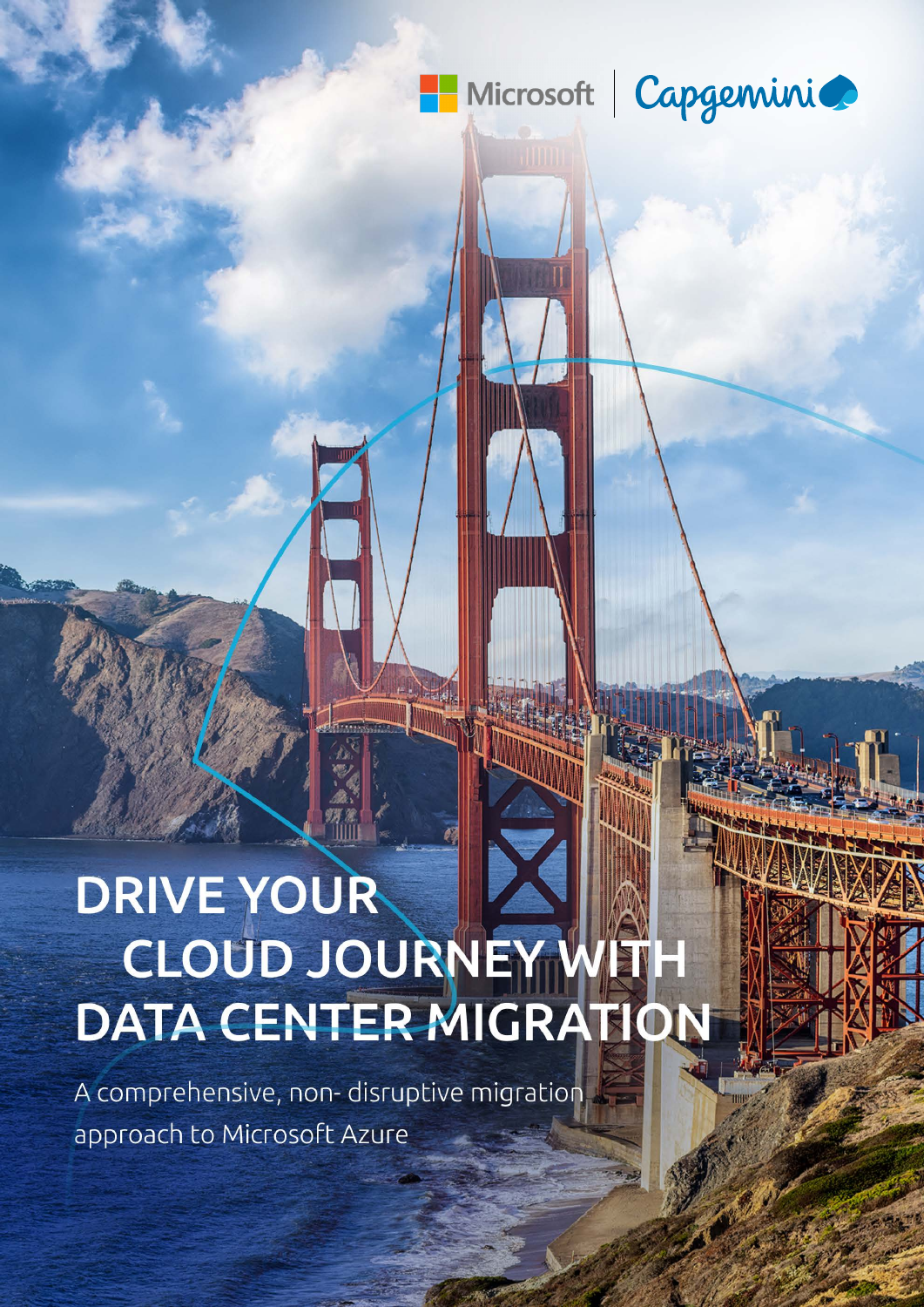With the growth and diversification of systems, technologies, applications, processes, suppliers, specialized staffing, and regulatory mandates, more organizations than ever look to embark on the cloud journey and migration of their data center footprint. However, this migration can invite risk and disruption to processes with unplanned outages, security breaches, compliance issues, lack of control and unexpected running costs.

Simply transferring IT infrastructure from the data center to a public cloud provider doesn't necessarily deliver the modernization, security, cost efficiency organizations seek or harnessing innovation. By advising and guiding organizations on their move to the cloud, Capgemini in partnership with Microsoft help organizations to effectively—and confidently— harness the cloud to accelerate the migration safely and efficiently with minimized disruption and cost outlays.

Capgemini in close collaboration with Microsoft deliver an enhanced Data Center Migration (DCM) services through a structured five-phased methodology encompassing Advisory & Analysis, Assessment & Design, Planning & Preparation, Migration & Execution and Adaptive Cloud Managed Services that helps you accelerate migration velocity. Using Capgemini on your migration journey builds on Microsoft's DCM offer by incorporating our own experiences, enhancing the business case by looking not only at an infrastructure level, but also at an application level with our award-winning solution eAPM, giving you a top down, bottom-up view of the datacenter estate that enables more intelligent decision making and options when migrating to the Microsoft Azure cloud.

# MANAGED SERVICES & ONGOING **OPTIMIZATION**

#### ADVISORY & ANALYSIS

Our experts work closely with your team to collect and review data, conduct interviews with stakeholders, application owners across different busines units, analyzing all the data and define a strategy. This culminates in the creation of highlevel financials and justification in the form of a business case including funding options and enablement provided by Microsoft on DCM and other investment programs which can also be leveraged, such as AMMP.

# A SINGLE SOURCE FOR **COMPREHENSIVE SOLUTIONS**

#### ASSESSMENT & DESIGN

### THE CAPGEMINI **DIFFERENCE**

Provides detailed project financials including resource planning, a high-level dependency mapping, risk handling & mitigation, timelines recommendations, migration blueprints, inventory assessment workbooks, best practice target landing zones based on the cloud adoption enterprise-scale framework, business case updates and a cloud-based target operating model.

# PLANNING & PREPARATION

Output of the planning phase includes migration blueprints & wave planning, preparation of batch run books and assessment workbooks, resource planning & allocation, service windows approvals, etc.

### MIGRATION & EXECUTION

The holistic and thorough preparation provided by Capgemini ensures a successfully executed migration that delivers a strong ROI. The

final phase is aimed at RFC/automated batch execution, hand- over to cloud operations, and decommissioning of activities, servers, and systems.

Upon a successful cutover to public cloud, Capgemini Adaptive Cloud Operation Services can provide ongoing monitoring and management of workloads, providing an SLA backed comprehensive service with cost analysis and ongoing optimisation, using the best of Azure native offerings and solutions.

# THE CAPGEMINI APPROACH TO DATA CENTER MIGRATION

The Capgemini approach is a differentiated collaborative approach with Microsoft and as an accredited Azure MSP, we offer fast return on investment through experience, careful planning that is balanced, integrated, non-disruptive, and tailored to your organizational requirements.

# THIS APPROACH INCLUDES:

Access to experts, collaborative teams Get the right people and enhanced tools to plan an effective transformation from among the thousands of Capgemini's local & global professionals, supported by Microsoft resources. From start to finish, leverage expert advice and assistance at any stage of your journey, safe in the knowledge of a tried and tested partnership to manage your strategy and implementation for you.

# A GLOBAL PLATFORM FOR INNOVATION

Access Capgemini's Applied Innovation Exchange (AIE) – is a global platform that enables you to discover, experiment, contextualize, and apply industry-relevant innovations. The Microsoft DCM program has been successfully applied to thousands of customers, all making a similar journey.

Capgemini is uniquely successful at helping large enterprises in all sectors with complex transformation initiatives and offers a combination of experience, expertise, technical resources, global reach, and business focus to help organizations on their journey and the only partner chosen by Microsoft with a global DCM agreement.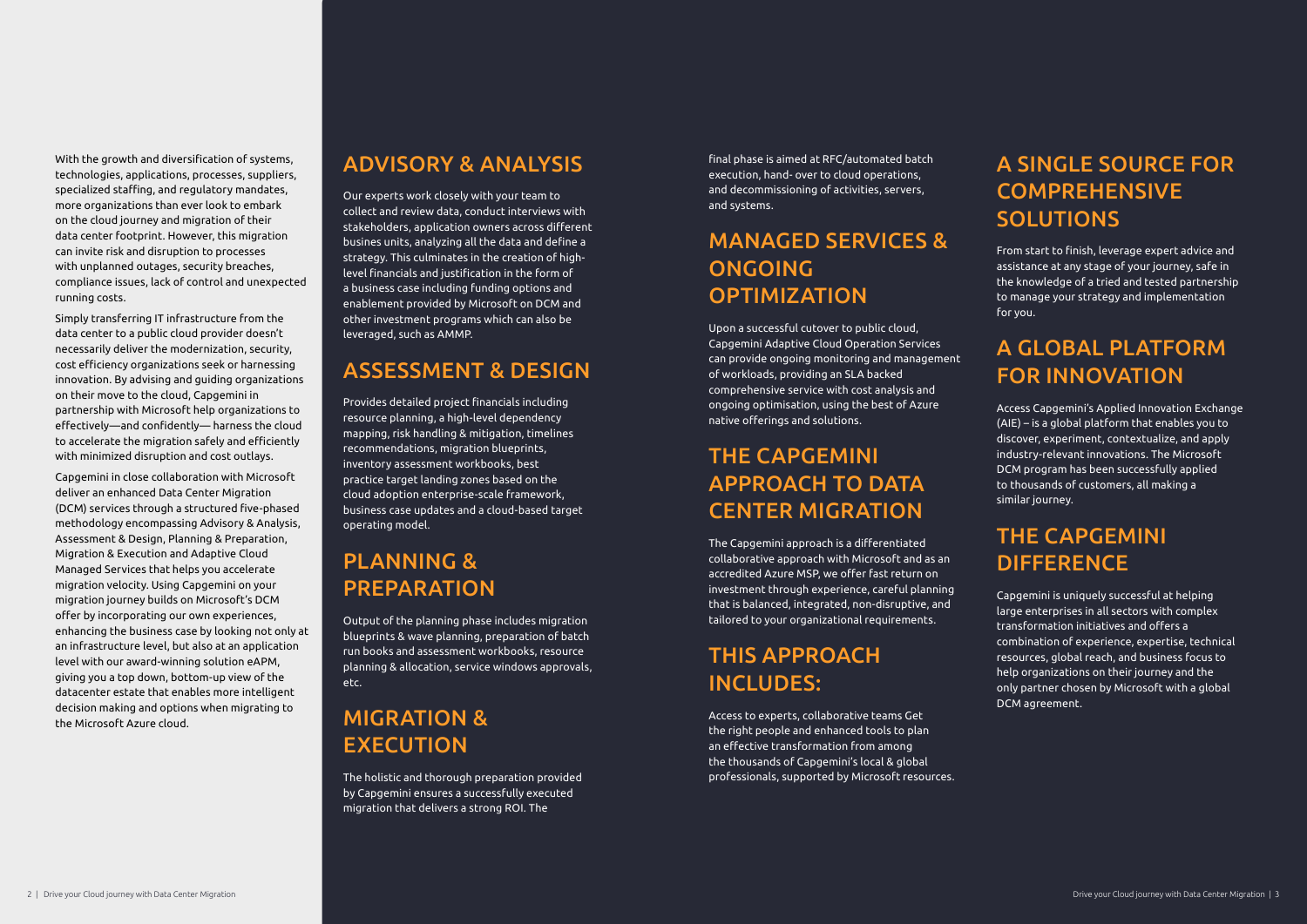#### CAPGEMINI HAS:

The experience, methodologies, tools, people, and partners such as Microsoft to help organizations manage the overwhelming complexities involved in planning and executing a business-focused data center migration initiative.

A more efficient and effective approach to data center migration. Capgemini combines a proven methodology with leading-edge tools, and project accelerators—delivered by data center and cloud experts who work collaboratively with your organization to achieve their business objectives.

A full-scale support network to guide the end-toend migration journey – managing all phases of delivery, from strategy and planning to execution and implementation—including business case and business benefit tracking, along with a leading industry recognised ongoing adaptive Managed Services solution.

# BETTER TOGETHER: CAPGEMINI AND MICROSOFT

As an Azure Expert MSP and 18 Gold Competencies Certified Partner with Microsoft over the last 22 years, Capgemini offers customers a unique set of advantages for cloud migration with a strong presence in over 35 countries, 5 continents, and supported by more than 24,000 skilled Microsoft professionals.

Capgemini is the only partner to hold a global DCM agreement with Microsoft and one of few Microsoft partners that has achieved Azure Expert MSP and Gold competencies along with Advanced Specialization in:

- Cloud Productivity
- Customer Relationship Management
- Data Center

With a complete portfolio of Microsoft cloud solutions, Capgemini supports its customers from cloud strategy development, to managing hybrid environments that deliver a cloud first way of working.

#### CAPGEMINI CONTACT:

**Mark Smith** Cloud Migration Offer Leader **mark.t.smith@capgemini.com azuredcm@capgemini.com**

#### AUTHOR